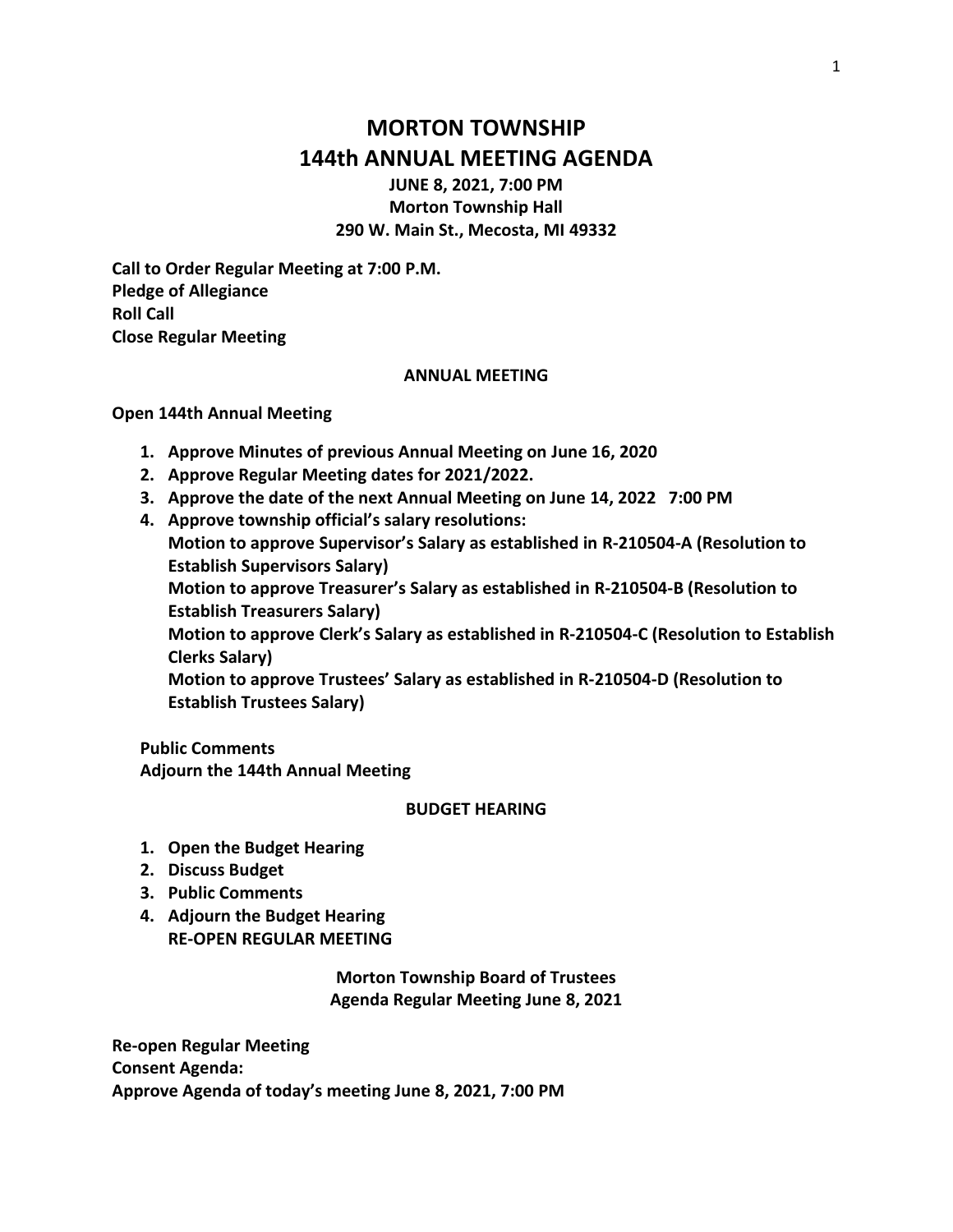**Approve Minutes of Regular Meeting Tuesday, May 11, 2021 @ 9:00 am Approve Minutes of Morton Township Fire/Rescue Department Budget Meeting May 11, 2021 @ 10:00 am Approve Minutes of Special Meeting to Discuss Recycling and Use of Township Hall for Gatherings Tuesday, May 25, 2021 @ 10:00 am Approve Minutes of the Committee of the Whole Minutes on June 21, 2021 @ 9:00 am**

**Submit Treasurer's Report**

### **Fund Disbursements:**

**Payment of bills includes payments on May 11, 2021 for the amount of twenty-one thousand, seven hundred eighty dollars and ninety-eight cents (\$21,780.98); May 26, 2021 for the amount of three-hundred twenty thousand, nine hundred two dollars and six cents (\$320,902.06); May payroll for the amount of thirty thousand, six hundred thirty dollars and eighty-five cents (\$30,630.85); and payments on June 1, 2021 for the amount of thirty-six thousand, two hundred forty-three dollars and five cents (\$36,243.05) for a grand total of four hundred nine thousand, five hundred fifty-six dollars and ninety-four cents (\$409,556.94).**

**Roll Call Vote:**

### **Reports:**

- **1. Fire and Rescue Run Reports**
- **2. Planning Commission**
- **3. Fire Administrative Committee**
- **4. Recycling**
- **5. Recreation Committee**
- **6. River Park**

**Unfinished Business:**

**New Business:** 

**Motion to approve Resolution (R-210608), Morton Township Budget Resolution Motion to approve Resolution (R-210608-A), Resolution to Adjust Budget Motion to approve Resolution (R-210608-B), Financial Institution Resolution Motion to approve \$4000 payment to Morton Township Library for the literacy program. Motion to approve Ordinance #55 Long-Term Disability Coverage. Motion to approve \$1900 to Michigan Townships Association for one-year subscription to online unlimited training workshops. Motion to approve METRO Act Right-of-Way Permit Extension Request for additional 5-year term. Motion to Approve the L-4029 Correspondence**

**Announcements**